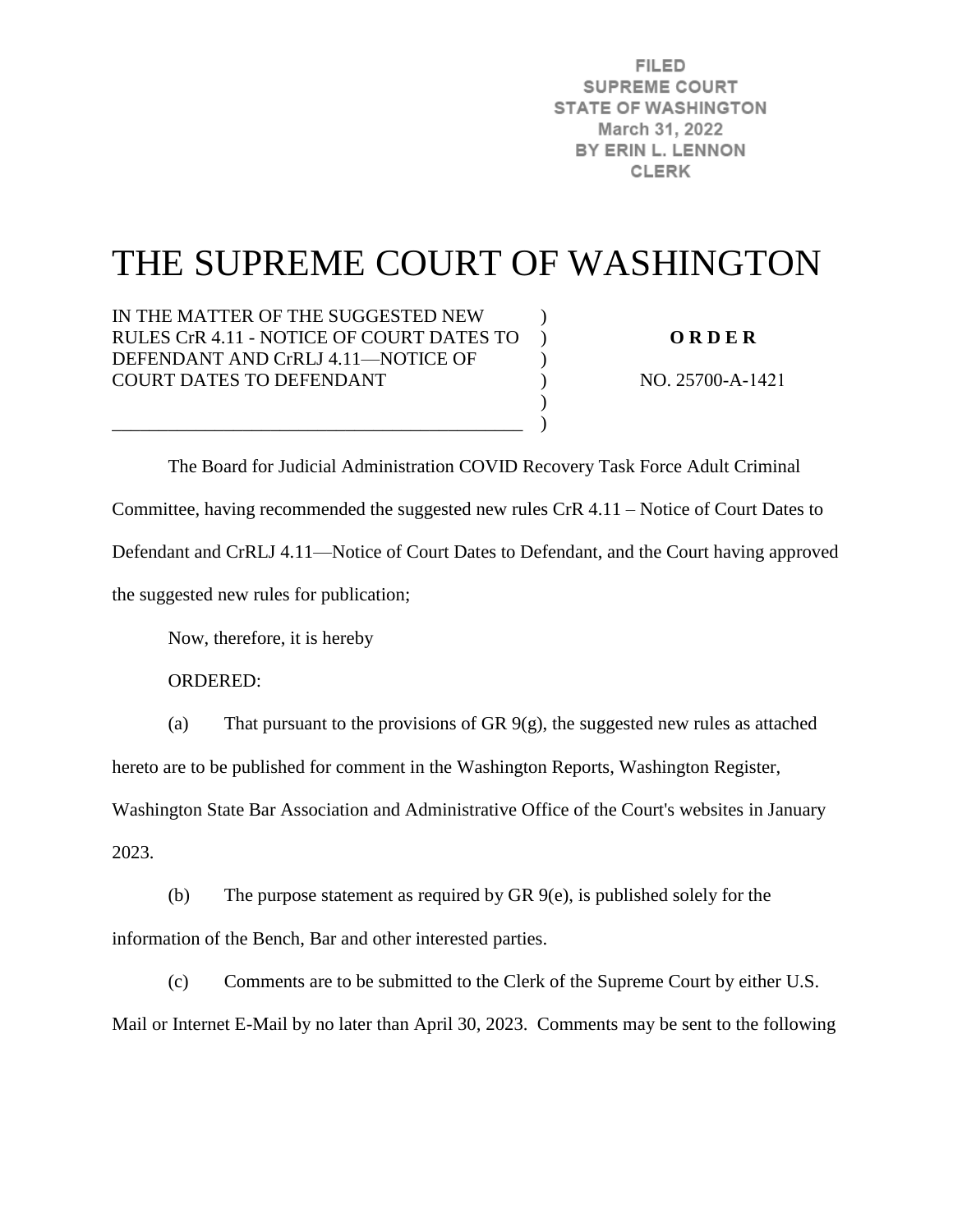Page 2 ORDER IN THE MATTER OF THE SUGGESTED NEW RULES CrR 4.11 - NOTICE OF COURT DATES TO DEFENDANT AND CrRLJ 4.11—NOTICE OF COURT DATES TO DEFENDANT

addresses: P.O. Box 40929, Olympia, Washington 98504-0929, or [supreme@courts.wa.gov.](mailto:supreme@courts.wa.gov)

Comments submitted by e-mail message must be limited to 1500 words.

DATED at Olympia, Washington this 31st day of March, 2022.

For the Court

Conzález C.J.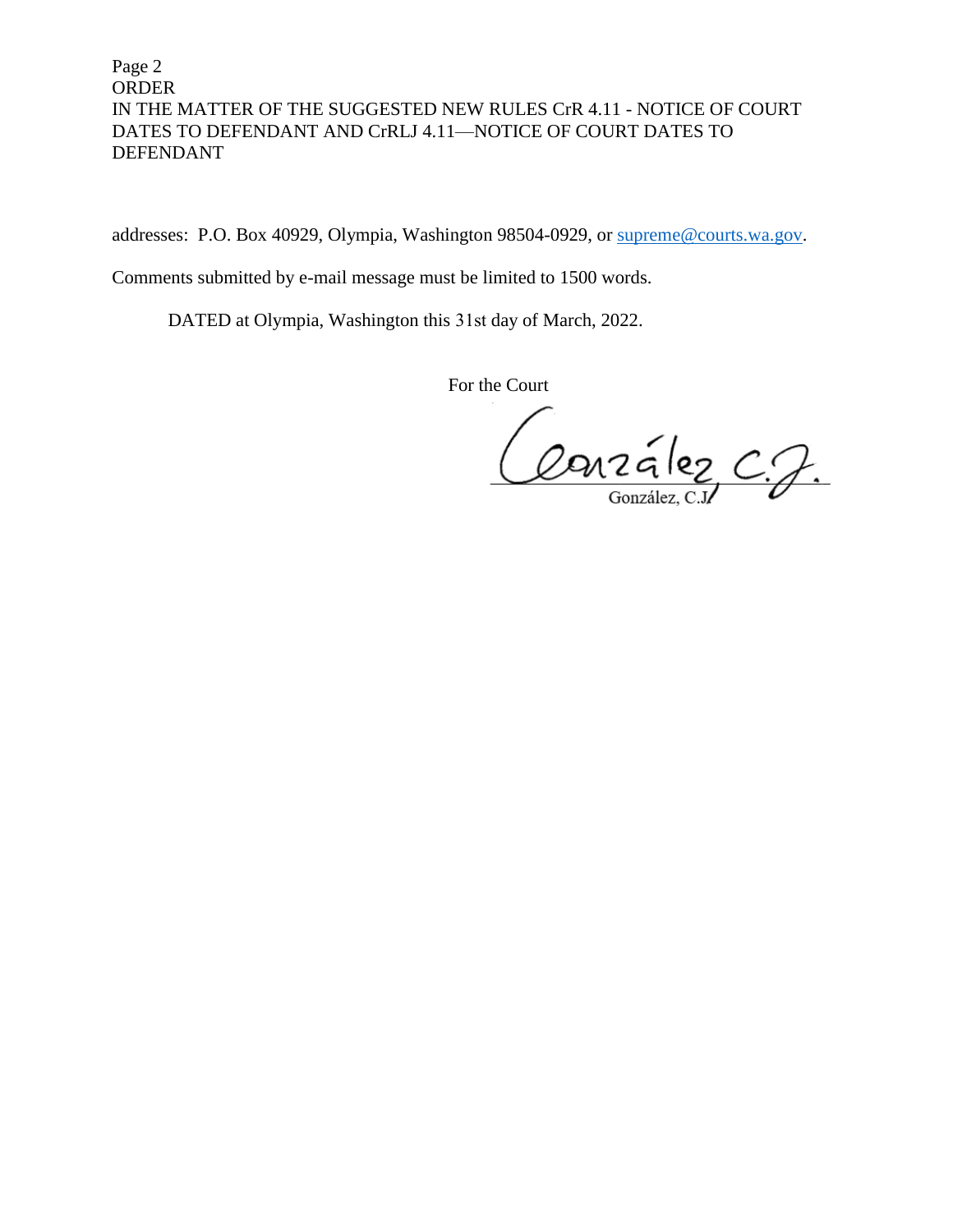PROPONENT: Proposed new rule CrR 4.11 is submitted and endorsed solely by the Adult Criminal Committee of the BJA Court Recovery Task Force. This proposal does not necessarily reflect all of the BJA Court Recovery Task Force members' perspectives.

#### SPOKESPERSON: Amy Muth, Chair; 206-940-0294; [amy@amymuthlaw.com](mailto:amy@amymuthlaw.com)

PURPOSE: The proposed rule provides a different hearing notice procedure for courts to follow before issuing a bench warrant for non-appearance in light of the adoption of CrR 3.4. Historically, defendants have been provided notice of court dates solely through the court either on the record or via a summons. With the adoption of CrR 3.4, however, defendants may now appear through counsel unless they have received prior notice that their physical presence is required. When defendants appear through counsel, defense counsel provides notice of new court dates to the defendant, not the court.

CrR 3.4 has created substantial and significant benefits for courts, attorneys, and defendants; courts can process continuance requests much more efficiently, attorneys save courtroom time, and defendants do not have to take time off from work and travel to court for routine matters. However, when defense counsel provides notice of a hearing for which the defendant fails to appear, defense counsel is ethically prohibited from revealing whether their client received actual notice or when notice was provided, because doing so causes them to reveal attorney-client confidential communications in violation of RPCs 1.6 and 3.3. The Washington State Bar Association Committee on Professional Ethics reached the same conclusion when previously asked to examine this issue:

The Committee reviewed your inquiry concerning informal meetings between you as a public defender and the presiding judge, during which the judge asks whether clients have been meeting with you. The Committee was of the opinion that such information would constitute confidences or secrets of your client, and that pursuant to RPC 1.6 you could not disclose such information unless your client consented to disclosure or you were ordered to do so by the court. The Committee was further of the opinion that RPC 3.3 would prohibit you from making evasive answers to such questions.

## WSBA Advisory Op. 1311.

Revealing these communications also risks placing defense counsel in the position of becoming a witness, potentially leading to withdrawal from the case and appointment or retention of a new attorney, which adds court costs and causes delays.

Because of the risks and collateral consequences of issuing a warrant for arrest, when the defendant's notice is constructive, many stakeholders have asked courts to attempt additional service of notice prior to issuing a bench warrant for failure to appear. If service is mailed by the court, the court can confirm service was timely completed *without* requiring a declaration or testimony from defense counsel. Our proposed rule ensures that a mailed summons for the hearing has been attempted prior to issuance of a bench warrant when notice of that court date was provided through defense counsel. This process preserves the integrity of the attorney-client privilege while retaining the efficiencies of CrR 3.4. This process is not intended to apply when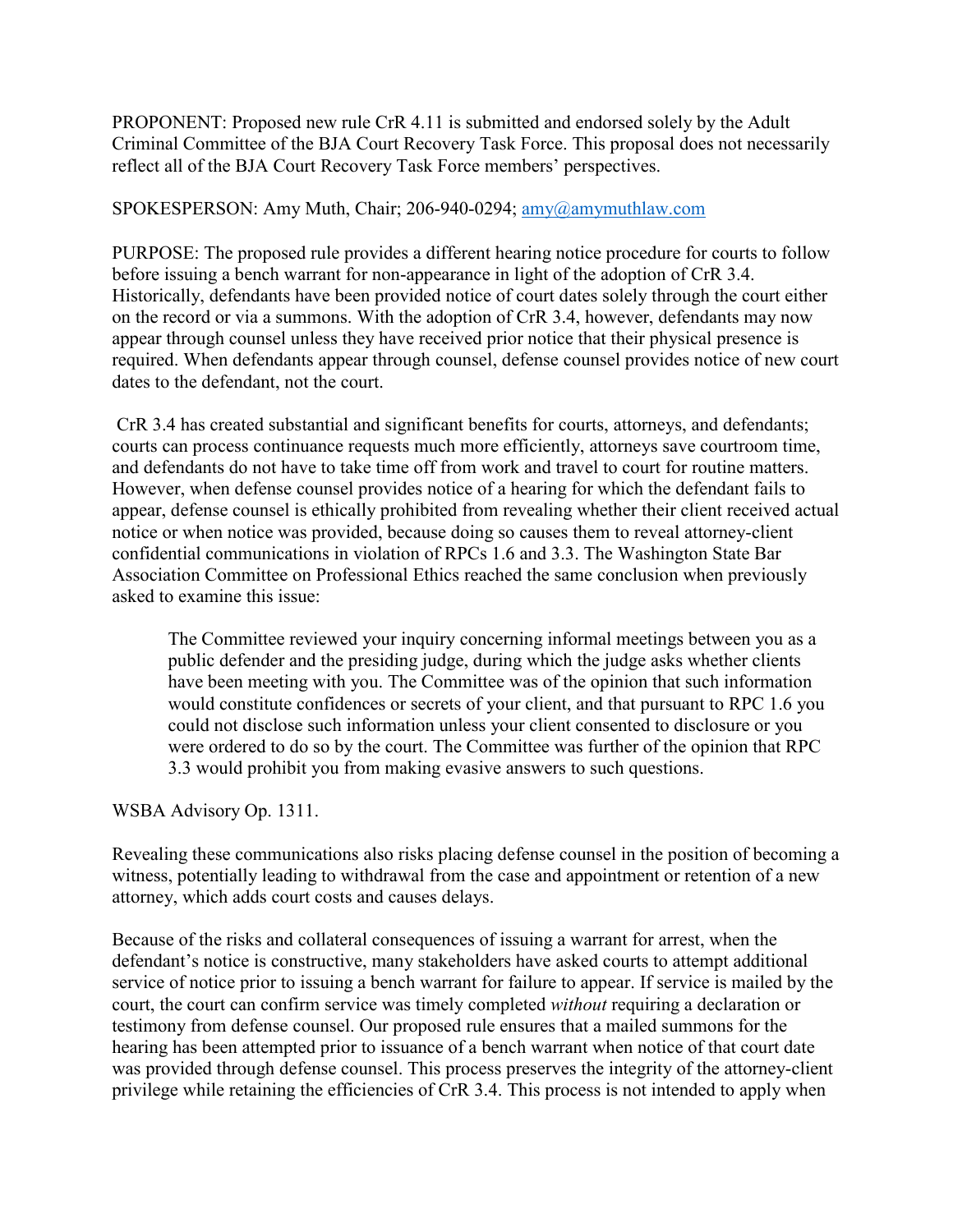the defendant has been provided other forms of notice, such as when the court instructs the defendant of their hearing date on the record in court.

Under this rule, when a defendant fails to appear for a hearing for which notice was provided only through defense counsel, the court will issue a summons to the defendant to appear for a new hearing. The court will also note the nonappearance so as to suspend the time for speedy trial consistent with CrR  $3.3(c)(2)(ii)$ . Should the defendant fail to appear for the new hearing, the court has provided two forms of notice to the defendant and a bench warrant may issue at the court's discretion. We believe this proposal strikes the right balance between preserving the benefits of CrR 3.4 and ensuring that defense counsel follow through on their ethical obligations.

Regarding where to place the proposed language in the court rules, the Adult Criminal Committee discussed at length whether this proposal should be submitted as a proposed amendment to CrR 3.4 or as a stand-alone rule. The Adult Criminal Committee decided to submit this proposal as a separate rule because there are other proposals seeking to amend CrR 3.4, and it was unclear to the Adult Criminal Committee where the proposed language would best fit. Otherwise, as CrR 3.4 is currently written, the proposed language could be added to CrR  $3.4(d)$ .

HEARING: We do not believe that a public hearing is necessary.

EXPEDITED CONSIDERATION: We do not believe that expedited consideration is necessary.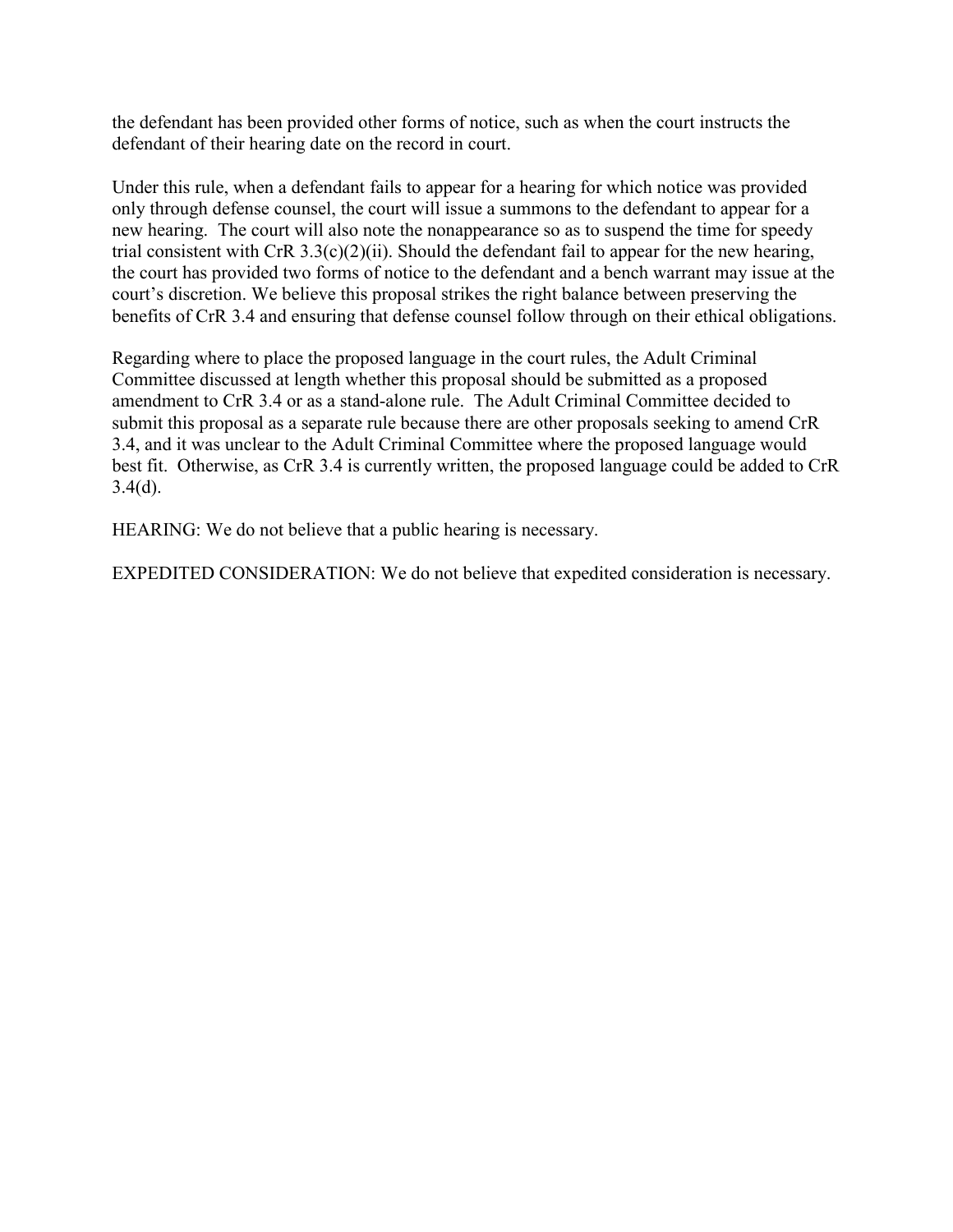#### **[NEW] Proposed CrR 4.11 NOTICE OF COURT DATES TO DEFENDANT**

The Court shall provide notice of new hearing dates to the defendant by delivering a copy of the notice to the defendant or the defendant's attorney, by mailing the notice to the defendant's last known address, or by providing notice to the defendant on the record in open court. Notice of new hearing dates provided to the defendant only through the defendant's attorney shall not constitute notice sufficient to issue a warrant for failure to appear for a hearing that requires the physical presence of the defendant under CrR 3.4. When a defendant fails to appear at a hearing where the defendant's physical presence was required under CrR 3.4 and the only notice of that hearing was provided to the defendant through the defendant's attorney, the court shall note the non-appearance in accordance with CrR  $3.3(c)(2)(ii)$  and summons the defendant to a hearing where, if the defendant fails to appear, the court may order the clerk to issue a warrant for the defendant's arrest.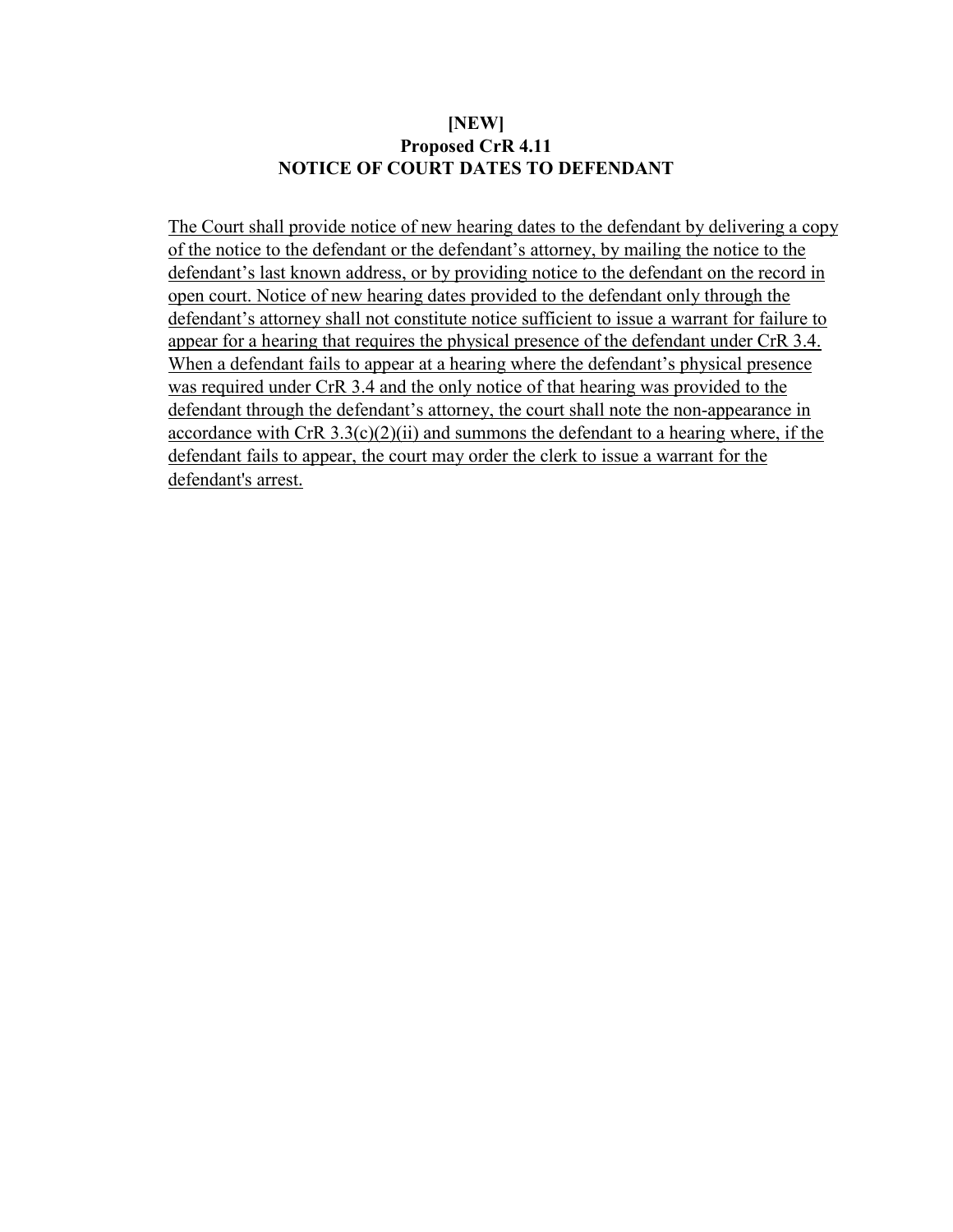PROPONENT: Proposed new rule CrRLJ 4.11 is submitted and endorsed solely by the Adult Criminal Committee of the BJA Court Recovery Task Force. This proposal does not necessarily reflect all of the BJA Court Recovery Task Force members' perspectives.

#### SPOKESPERSON: Amy Muth, Chair; 206-940-0294; [amy@amymuthlaw.com](mailto:amy@amymuthlaw.com)

PURPOSE: The proposed rule provides a different hearing notice procedure for courts to follow before issuing a bench warrant for non-appearance in light of the adoption of CrRLJ 3.4. Historically, defendants have been provided notice of court dates solely through the court either on the record or via a summons. With the adoption of CrRLJ 3.4, however, defendants may now appear through counsel unless they have received prior notice that their physical presence is required. When defendants appear through counsel, defense counsel provides notice of new court dates to the defendant, not the court.

CrRLJ 3.4 has created substantial and significant benefits for courts, attorneys, and defendants; courts can process continuance requests much more efficiently, attorneys save courtroom time, and defendants do not have to take time off from work and travel to court for routine matters. However, when defense counsel provides notice of a hearing for which the defendant fails to appear, defense counsel is ethically prohibited from revealing whether their client received actual notice or when notice was provided, because doing so causes them to reveal attorney-client confidential communications in violation of RPCs 1.6 and 3.3. The Washington State Bar Association Committee on Professional Ethics reached the same conclusion when previously asked to examine this issue:

The Committee reviewed your inquiry concerning informal meetings between you as a public defender and the presiding judge, during which the judge asks whether clients have been meeting with you. The Committee was of the opinion that such information would constitute confidences or secrets of your client, and that pursuant to RPC 1.6 you could not disclose such information unless your client consented to disclosure or you were ordered to do so by the court. The Committee was further of the opinion that RPC 3.3 would prohibit you from making evasive answers to such questions.

## WSBA Advisory Op. 1311.

Revealing these communications also risks placing defense counsel in the position of becoming a witness, potentially leading to withdrawal from the case and appointment or retention of a new attorney, which would add court costs and cause delays.

Because of the risks and collateral consequences of issuing a warrant for arrest, when the defendant's notice is constructive, many stakeholders have asked courts to attempt additional service of notice prior to issuing a bench warrant for failure to appear. If service is mailed by the court, the court can confirm service was timely completed *without* requiring a declaration or testimony from defense counsel. Our proposed rule ensures that a mailed summons for the hearing has been attempted prior to issuance of a bench warrant when notice of that court date was provided through defense counsel. This process preserves the integrity of the attorney-client privilege while retaining the efficiencies of CrRLJ 3.4. This process is not intended to apply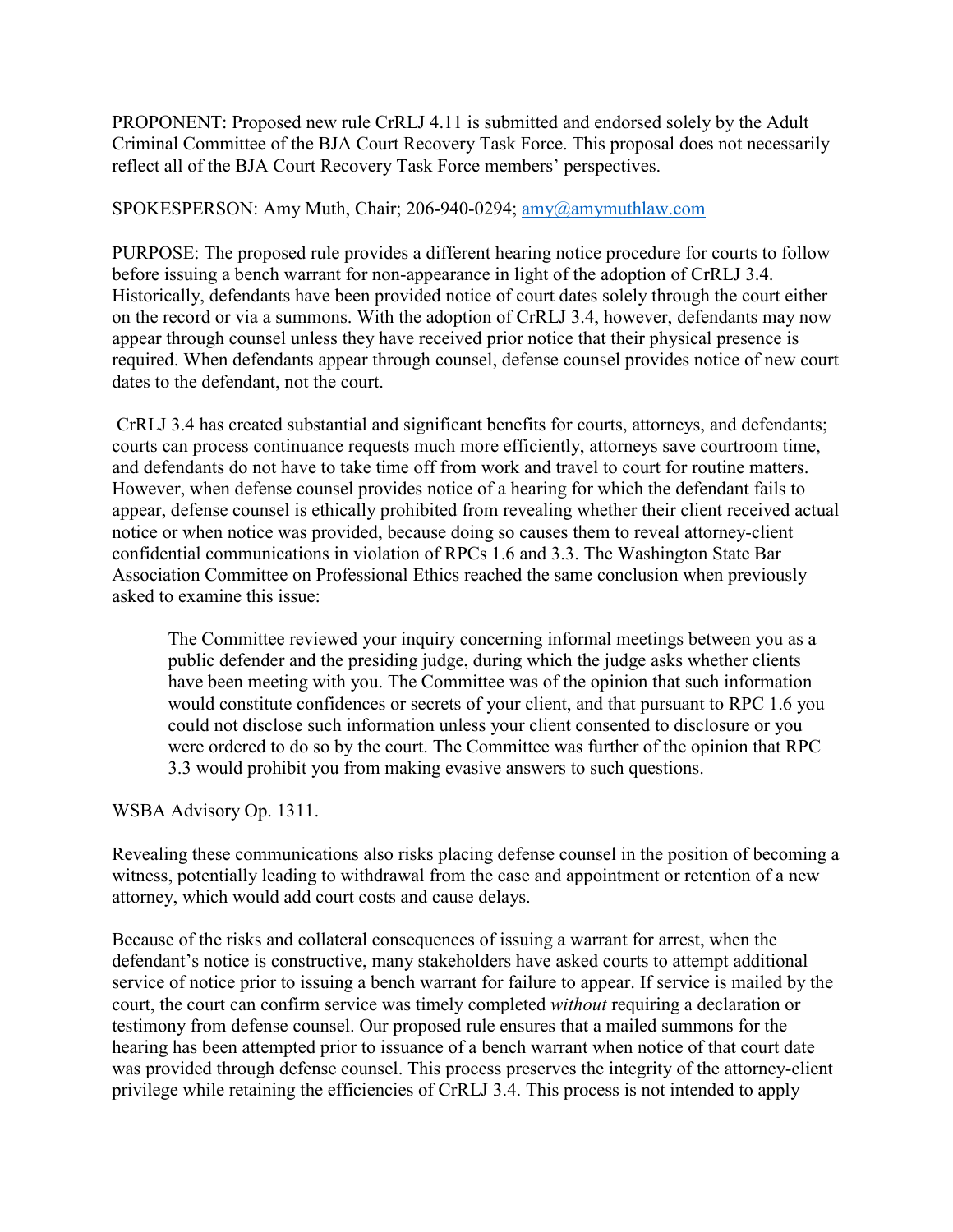when the defendant has been provided other forms of notice, such as when the court instructs the defendant of their hearing date on the record in court.

Under this rule, when a defendant fails to appear for a hearing for which notice was provided only through defense counsel, the court will issue a summons to the defendant to appear for a new hearing. The court will also note the nonappearance so as to suspend the time for speedy trial consistent with CrRLJ  $3.3(c)(2)(ii)$ . Should the defendant fail to appear for the new hearing, the court has provided two forms of notice to the defendant and a bench warrant may issue at the court's discretion. We believe this proposal strikes the right balance between preserving the benefits of CrRLJ 3.4 and ensuring that defense counsel follow through on their ethical obligations.

Regarding where to place the proposed language in the court rules, the Adult Criminal Committee discussed at length whether this proposal should be submitted as a proposed amendment to CrRLJ 3.4 or as a stand-alone rule. The Adult Criminal Committee decided to submit this proposal as a separate rule because there are other proposals seeking to amend CrRLJ 3.4, and it was unclear to the Adult Criminal Committee where the proposed language would best fit. Otherwise, as CrRLJ 3.4 is currently written, the proposed language could be added to CrRLJ 3.4(d).

HEARING: We do not believe that a public hearing is necessary.

EXPEDITED CONSIDERATION: We do not believe that expedited consideration is necessary.